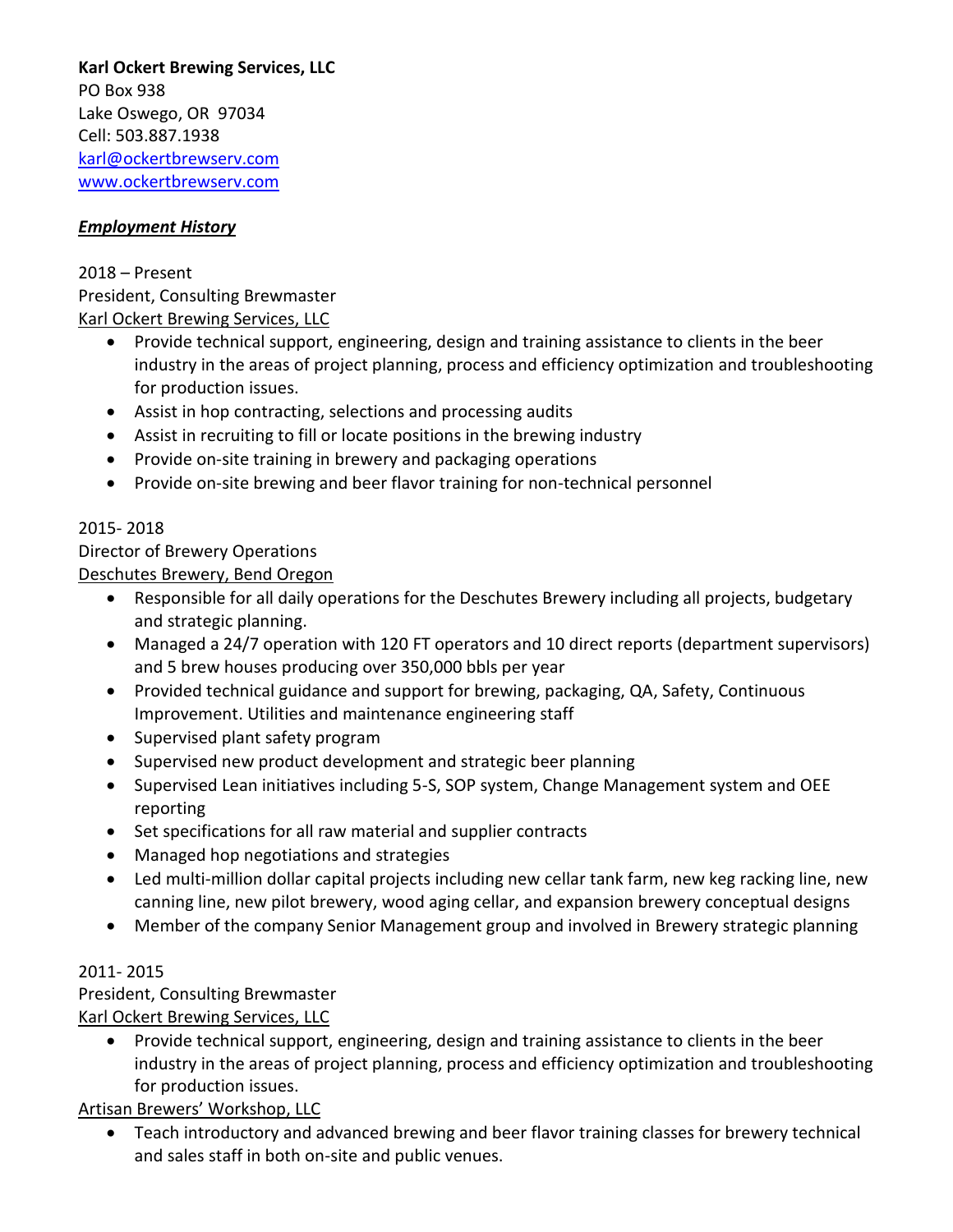## 2010- 2014

### Technical Director

Master Brewers Association of the Americas (MBAA)

- Directed all technical content for a 125 year old international brewers and allied trade professional association.
- Updated and directed the MBAA two week courses in brewing and packaging. Authored and directed a new MBAA two week course in brewing engineering and utilities.
- Wrote, edited and published books on brewing, packaging and beer (see book titles below).
- Edited the MBAA Technical Quarterly Journal.
- Worked with volunteer committees on projects to further member value including updating the association website and developing programs including the online HAACP guide, the Brewpedia resource, the Beer Steward Program, and Webinars on Tap programs.
- Authored the bi-monthly Tech Tips website resource and responded to questions posted on the Ask the Brewmaster website resource.
- Supervised the technical program for the yearly MBAA conference including development and teaching one-day workshops.
- Spoke at nationwide district meetings, the MBAA Annual Conference, and international seminars on technical topics
- Provided networking services for connecting people in the industry.

## 1996- 2010

Brewmaster and General Manager of Brewery Operations

BridgePort Brewing Company, Portland, Oregon.

- Directed brewing operations for Oregon's oldest craft brewery in all facets of brewing, packaging, laboratory, shipping and engineering.
- In charge of the production team including 6 direct manager reports.
- Sourced and managed all materials for brewing and packaging.
- Developed Standard Operating Procedure and Laboratory sampling plan manuals for all production areas.
- Worked with the production team to optimize efficiencies in process and personnel.
- Formulated and tracked yearly budgets for all departments.
- Developed and supervised safety programs and training.
- Responsible for engineering, design, bidding, budgeting and construction/installation management for extensive upgrades and expansion projects.
- Responsible for recipe formula development including one of the first successful craft IPA's on the market.
- Assisted in marketing and sales efforts to build the brewery brands.

## 1994-1996

Brewmaster, partner

Enginehouse Brewery, Tacoma, Washington

Powerhouse Brewpub, Puyallup, Washington

- Designed and built two pub brewery locations.
- Operated both breweries and was in charge of all purchasing and budgeting.
- Formulated and brewed an extensive variety of beer styles for both locations.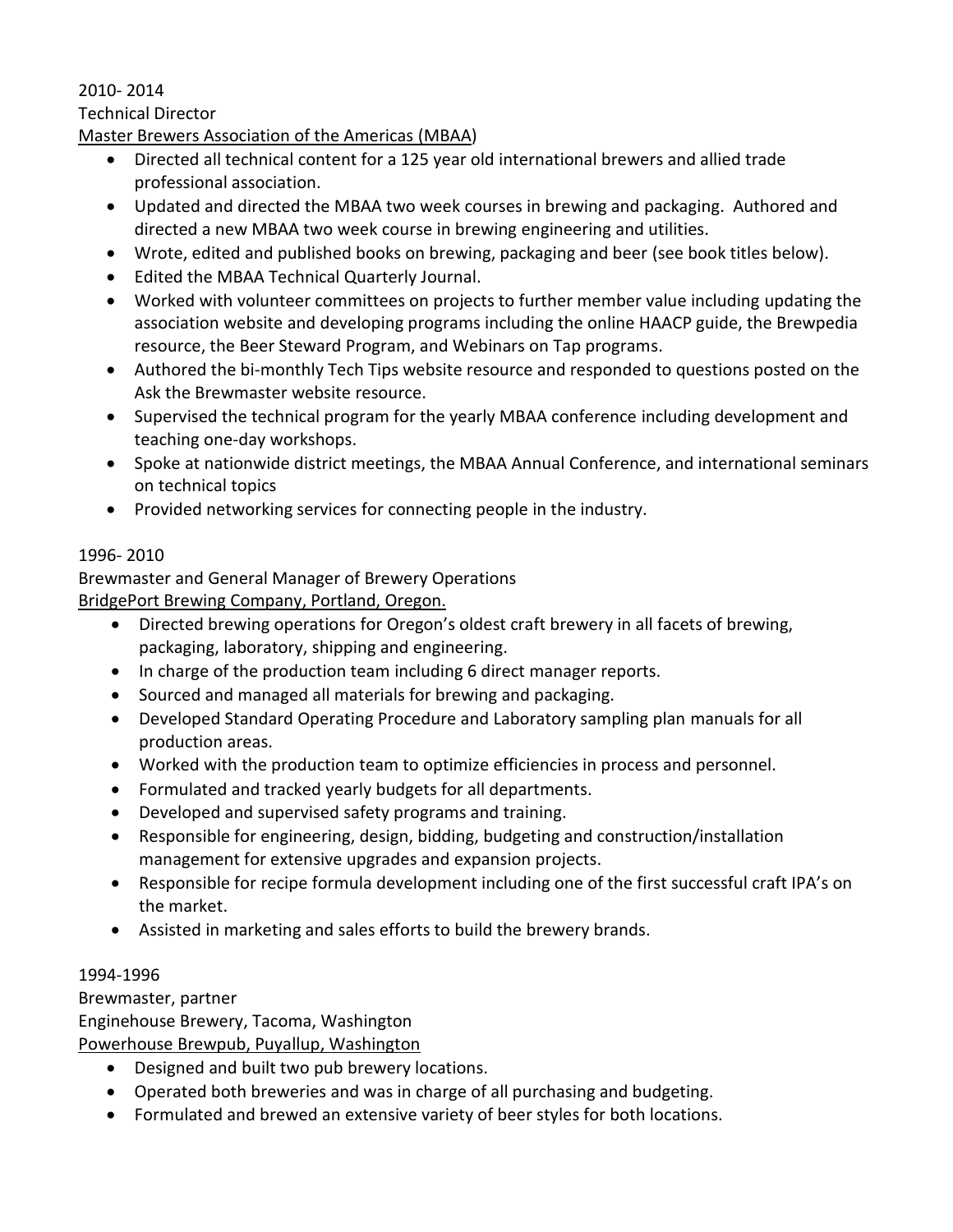#### 1993-1994

Brewmaster and Plant Manager

### Willamette Valley Brewing Company, Portland, Oregon

- Designed and managed the construction of a start-up brewery with initial an capacity of 50,000 bbls per year.
- Hired, trained and led the production team.
- Designed all recipes and sourced all materials for brewing and packaging.
- Developed all process operation procedures for optimal efficiency.
- Developed the safety program including training.
- Budgeted and managed department operations and projects.
- Directly supervised all facets of brewing, packaging production, laboratory, engineering and business operations.

### 1992-1993

Brewing Supervisor

Anheuser-Busch Breweries, Newark, New Jersey

- Led teams of hourly union brewers in the Fermenting and Lagering departments.
- Planned daily production logistics for a 9 million bbl/year brewery.

### 1990- 1991

Brewing consultant

- Assistance with start-up projects in Oregon, Colorado and Idaho
- Design, engineering, installations, start-up and training for several brewpub locations.

#### 1983-1990

Brewmaster and Plant Manager

BridgePort Brewing Company, Portland, Oregon

- Original brewmaster for the oldest craft brewery in Oregon.
- Designed and built the brewery, including welding, wiring and plumbing the plant.
- Hired and trained production staff.
- Designed all processes, procedures and recipes.
- Sourced and managed all brewing and packaging materials.
- Budgeted and managed operations and projects.
- Both supervised and performed all facets of brewing, packaging, laboratory and engineering.
- Provided support and assistance in building one of the first craft brew brands on the west coast.

## *Education and Training Experience:*

1983, Bachelor of Science in Fermentation Sciences, Emphasis in Malting and Brewing Science. University of California at Davis.

| 2010-2014 | Course Director MBAA Brewing and Malting Short Course                      |
|-----------|----------------------------------------------------------------------------|
| 2011-2014 | Course Director MBAA Packaging Technology Short Course Director            |
| 2014      | Course Author/Director MBAA Brewing Engineering and Utilities Short Course |
| 2010-2014 | Course Author/Director MBAA Beer Steward "Understanding Beer Flavor"       |